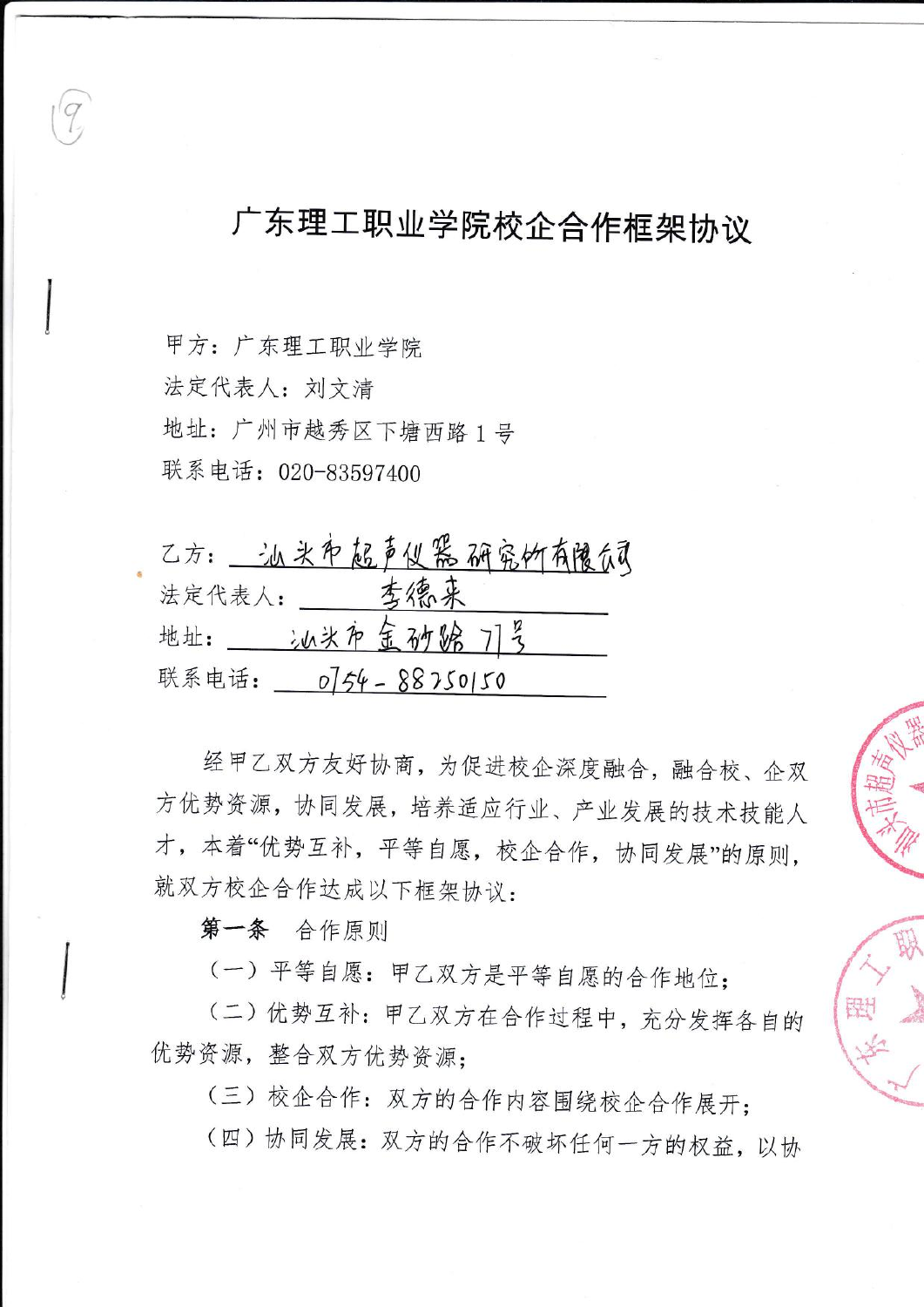同发展为最终的合作目的。

第二条 甲乙双方互相确定为战略合作关系。

第三条 合作内容

 $-2-$ 

基于本框架协议, 双方进一步协商一致, 签订补充合作协议. 可以开展以下各类合作内容:

(一) 人才交流类合作: 学校派教师到企业一线实践挂职, 学校聘请企业技术工程师为客座教授或兼职教师, 双方互相举办 培训或讲座等人才交流类合作项目:

(二)人才培养类合作: 双方互建大学生校外实习实训基地 或企业员工培训基地,企业参与专业人才培养方案调研及制订, 双方合作开发课程或教材, 学校为企业开展订单人才培养, 双方 合作开展技能鉴定等人才培养类合作项目;

(三) 技术服务类合作: 双方合作开展产品设计、研发, 设 备更新、技术升级,攻克技术难点,横向课题研究等技术服务类 合作项目:

(四)引企入校类合作: 学校引入企业研发中心或生产车间 建设"教学工厂"等引企入校类合作项目:

(五)合作办学类合作: 双方合作建设企业二级学院等合作 办学类合作项目:

(六)其它合作:企业在学校设置企业奖助学金,双方协同 开展技能竞赛等其它合作项目。

第四条 本协议为甲乙双方达成的框架性协定,作为双方进